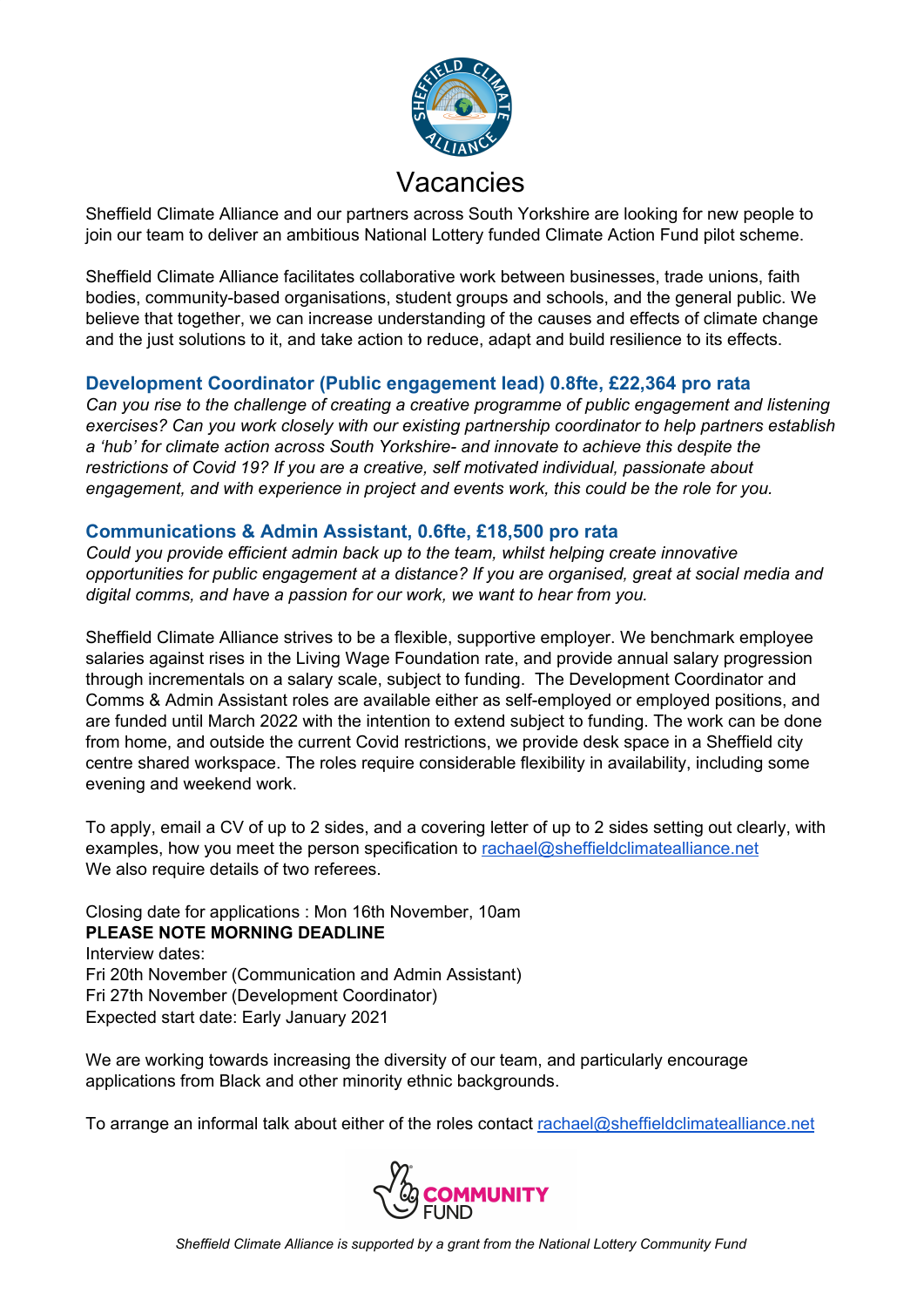

## **Communications & Admin Assistant, 0.6fte, £18,500 pro rata**

## Role Specification

Main tasks:

| <b>Task</b>      | Description                                                                                 |
|------------------|---------------------------------------------------------------------------------------------|
| 1.               | Be the first point of contact for Sheffield Climate Alliance (SCA), monitoring enquiries by |
|                  | email or phone, and forwarding appropriately, ensuring that a response is received.         |
| $\overline{2}$   | Send regular email mailings to those on the SCA email list, and update contact details on   |
|                  | the mailing list as required.                                                               |
| 3.               | Website maintenance and development.                                                        |
| $\overline{4}$ . | Oversee social media (in collaboration with volunteers).                                    |
| 5.               | Administer and support meetings and events.                                                 |
| 6.               | Produce materials for public listening and consultation, and collate results from these.    |
| 8.               | Office communications and record keeping.                                                   |
| 9.               | Fulfil other duties as may be required.                                                     |

#### Person Specification

| <b>Skills/Experience</b>                                                                                         | Essential/<br>desirable |
|------------------------------------------------------------------------------------------------------------------|-------------------------|
| Have the right to work in the United Kingdom.                                                                    | e                       |
| Administrative experience, including email, ICT skills, telephone.                                               | e                       |
| Either experience of using Mailchimp, or the ability to learn quickly                                            | e                       |
| Either experience of maintaining a website using Wordpress or similar; or the                                    | e                       |
| ability to learn quickly.                                                                                        |                         |
| Strong social media skills in an organisational context.                                                         | e                       |
| Good interpersonal skills.                                                                                       | e                       |
| Commitment to working for a safe climate and to principles of climate justice.                                   | e                       |
| Ability to work in an organised way, manage your own time and seek support as<br>appropriate.                    | e                       |
| Ability to work from home or in informal spaces and to be available for some<br>evening and weekend commitments. | e                       |